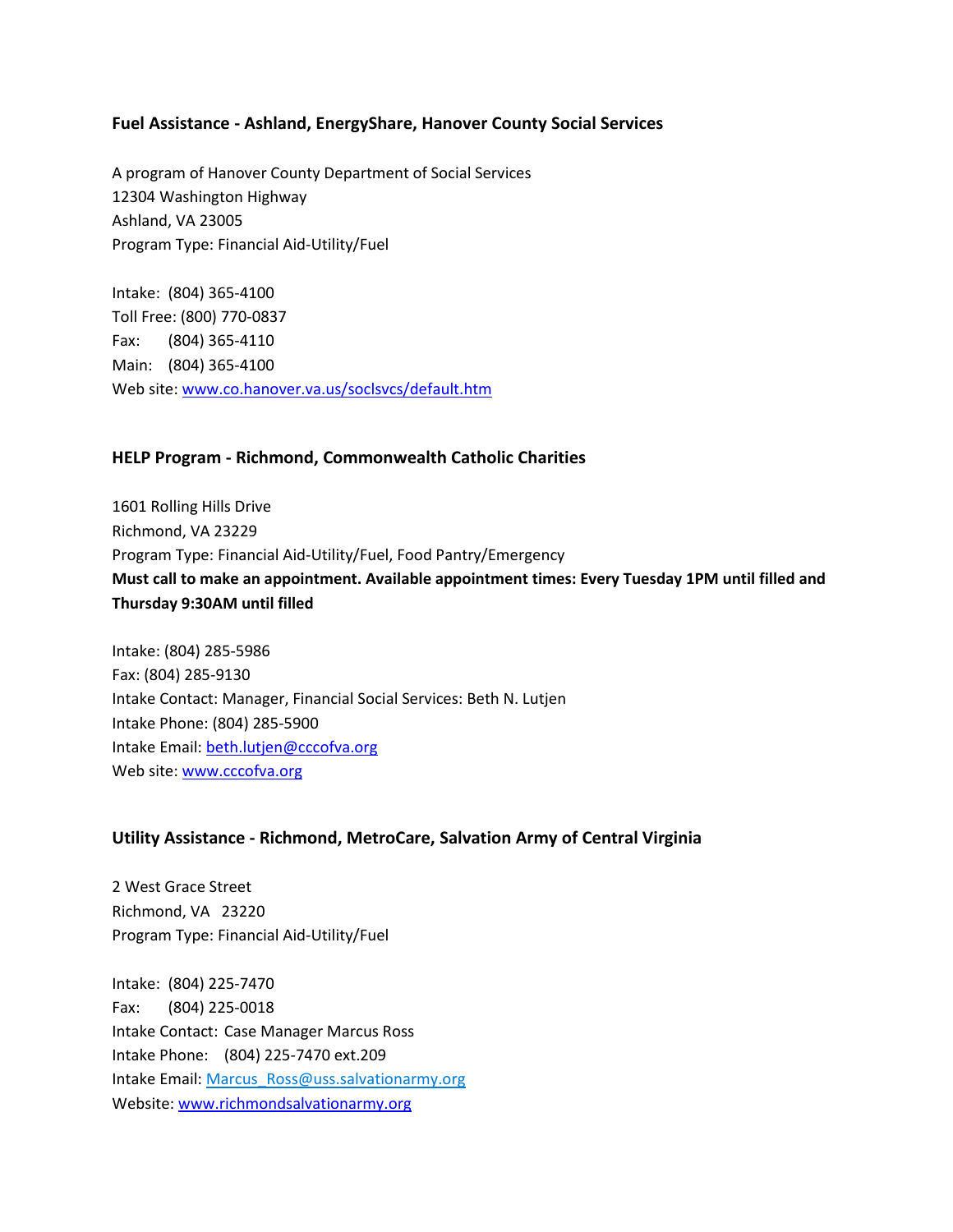#### **Emergency Services - Ashland, Ashland Christian Emergency Services (A.C.E.S.)**

A program of Ashland Christian Emergency Service (A.C.E.S.) 507-B Caroline Street Ashland, VA 23005 Program Type: Financial Aid-Housing, Financial Aid-Medical/Dental, Financial Aid-Utility/Fuel

Assistance with payment for utilities, rent, and medications. We require a cut-off notice for utilities and an eviction notice for rent. We require a referral from Social Services and the client must be a Hanover County resident in one of the following zip codes: 23005, 23047, 23059 or 23069.

Intake: (804) 798-2784 Fax: (804) 798-2780 Website: www.aceshanover.org

#### **Housing**

Richmond Redevelopment and Housing Authority: (804) 780-4908 HOME: 700 E. Franklin, Richmond, VA, (804) 354-0641 HUD: (800) 955-2232 Virginia Supportive Housing: (804) 343-5534 Southside Community Development and Housing (804) 231-4449 Caritas (804) 358-0964

#### **Resources for Rent**

Virginia 2-1-1, pick up phone and dial 211 Church Hill Wellness: (804) 780-0053 Commonwealth Catholic Charities: (804) 285-5900 William Byrd Community House: (804) 643-2717 Salvation Army: (804) 225-7470 Department of Social Services: 900 E. Marshall St. (804) 646-7212

#### **Homeless**

The Active Hand Ministry: (804) 231-6263 ESI Connections: (804) 254-2070 Freedom House: (804) 233-4064 HomeAgain: (804) 782-9778 Homeless Point of Entry/Warming Shelter: 511 W. Grace St, Richmond VA, (804)648-4177 Overflow shelter: City's Public Safety Building, 501 North 9th Street

#### **Methadone Clinic**

Family Counseling Center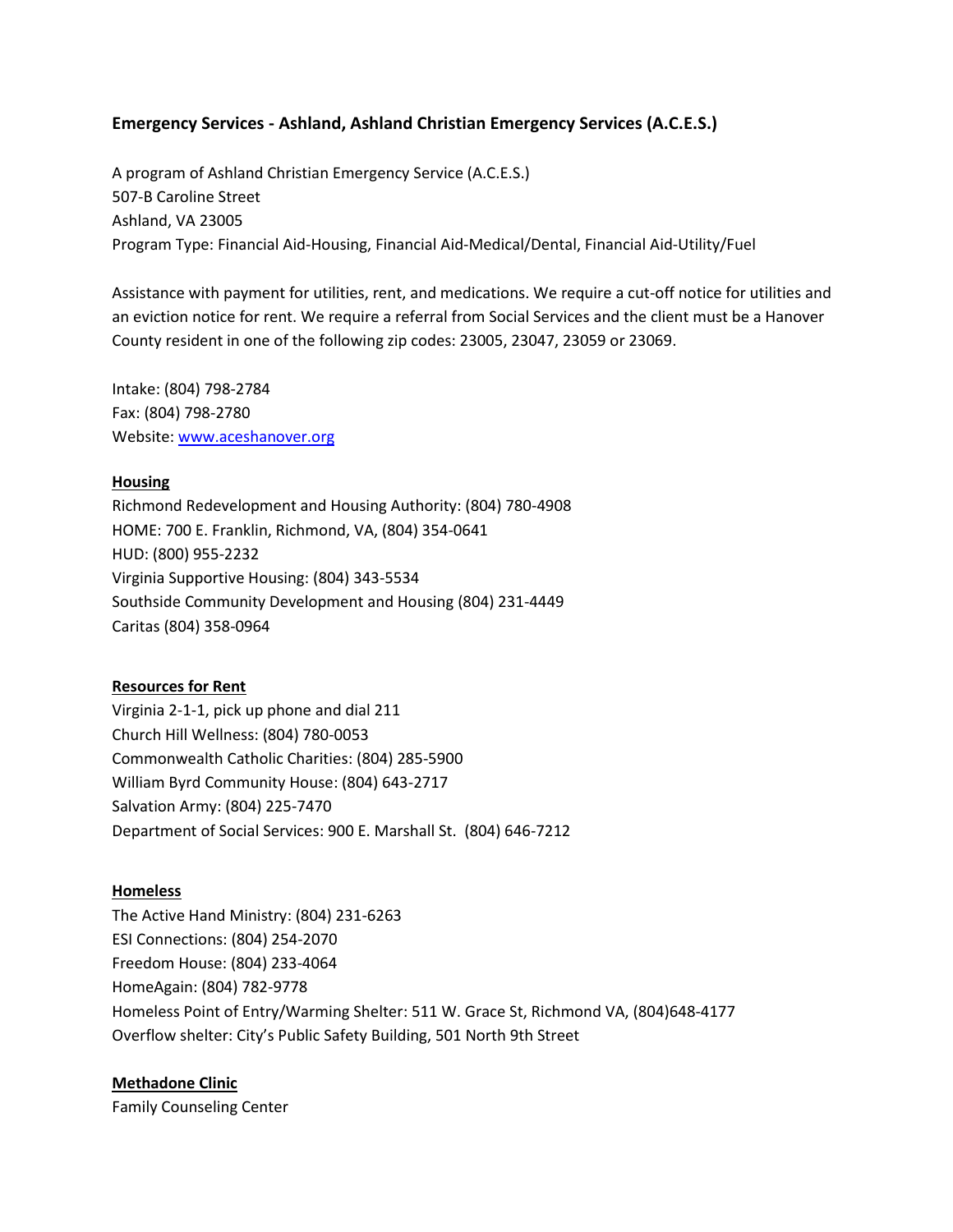905 Southlake Blvd, Suite C. Richmond VA, 23236 (804) 419-0492

Richmond Southside Treatment Center 9609 Jefferson Davis Hwy Richmond VA (804) 275-1116

Richmond Behavioral Health Authority 107 South Fifth St Richmond, VA (804) 819-4000, Monday thru Friday from 08:00am-08:30am

#### **Ex-Offender Community Based Programs**

Home Again (804) 358-7747 Bridging the Gap (804) 545-1974 Adult Alternative Program (888) 323-1164 VEC Central Office (866) 832-2363 OAR (804) 643-1187

#### **Mental Health**

The Daily Planet: (804) 783-0678 VCU Dept of Psychiatry: (804) 828-2000 or (800) 232-0901 VCUHS Mental Health Clinic: (804) 828-9452 VIP Care: (804) 282-8332

Richmond Behavioral Health Authority 107 S. Fifth Street, Richmond, VA 23219 Phone: (804) 819-4000

### **24/7 CRISIS:** (804) 819-4100

Coverage Area: Richmond City Website[: http://www.rbha.org](http://www.rbha.org/)

Henrico Community Services Board 10299 Woodman Road, Glen Allen, VA 23060 Phone: (804) 727-8500 **24/7 CRISIS**: (804) 727-8484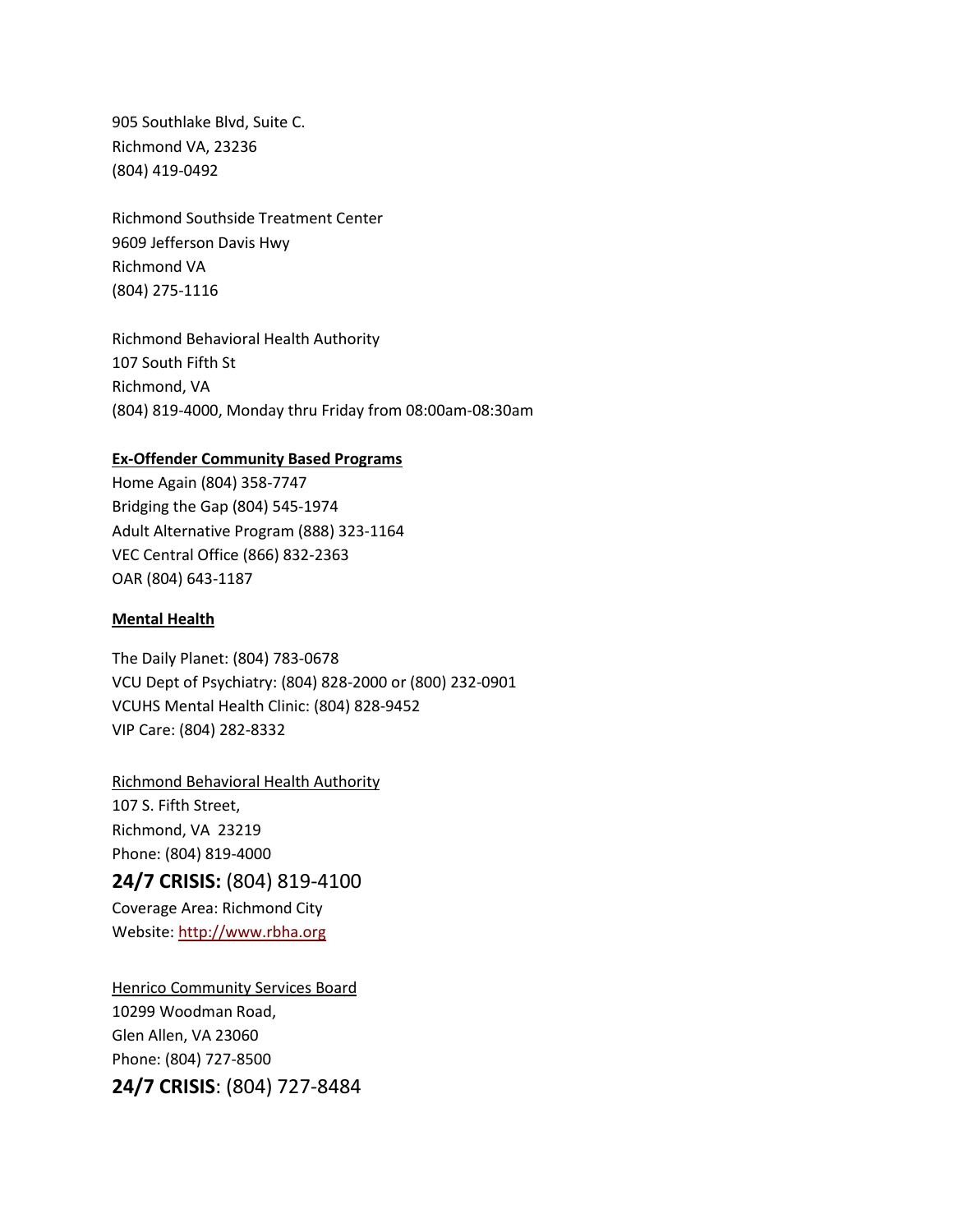Coverage Area: Charles City County, Red House, Glen Allen, Henrico, Highland Springs, Sandston, Lanexa, New Kent County, Providence Forge, Quinton Website[: http://www.co.henrico.va.us/mhmr/](http://www.co.henrico.va.us/mhmr/)

#### **Substance Abuse**

The Healing Place (804) 230-1217

# Salvation Army

(804) 359-0269

#### Good Samaritan (804) 231-9995

#### It Takes A Village

(Long-term transitional housing, case management, substance abuse and mental health) (804) 647-1348

Alcoholics Anonymous Hotline (804) 355-1212

#### **Clothing**

Dress for Success 321 N Boulevard, Richmond, VA (804) 234-3034

#### **Legal Aide**

Central Virginia Legal Aide Society (804) 648-1012 Legal Aide Justice Center (804) 643-1086 Senior Connections (804) 343-3000

#### **Financial Assistance**

To apply for a financial code, Disability, and/ or Medicaid (financial assistance):

VCU Financial Counseling is available at (804) 828-0966

You will begin the process by filling out an application with a counselor. In addition to the application, you will need to provide proof of your income/lack of income. You should bring with you bank statements, statement of unemployment earnings, statement of disability earnings, pay stubs if working, recent tax return, notarized letter of income, etc. If you currently have no income, you should bring a friend (or anyone not related to you) with you who can fill out a "no income letter" that verifies that. Your friend will need to bring a picture ID to have the letter notarized. Based on your income, the hospital will pay a percentage of your bill and medication costs.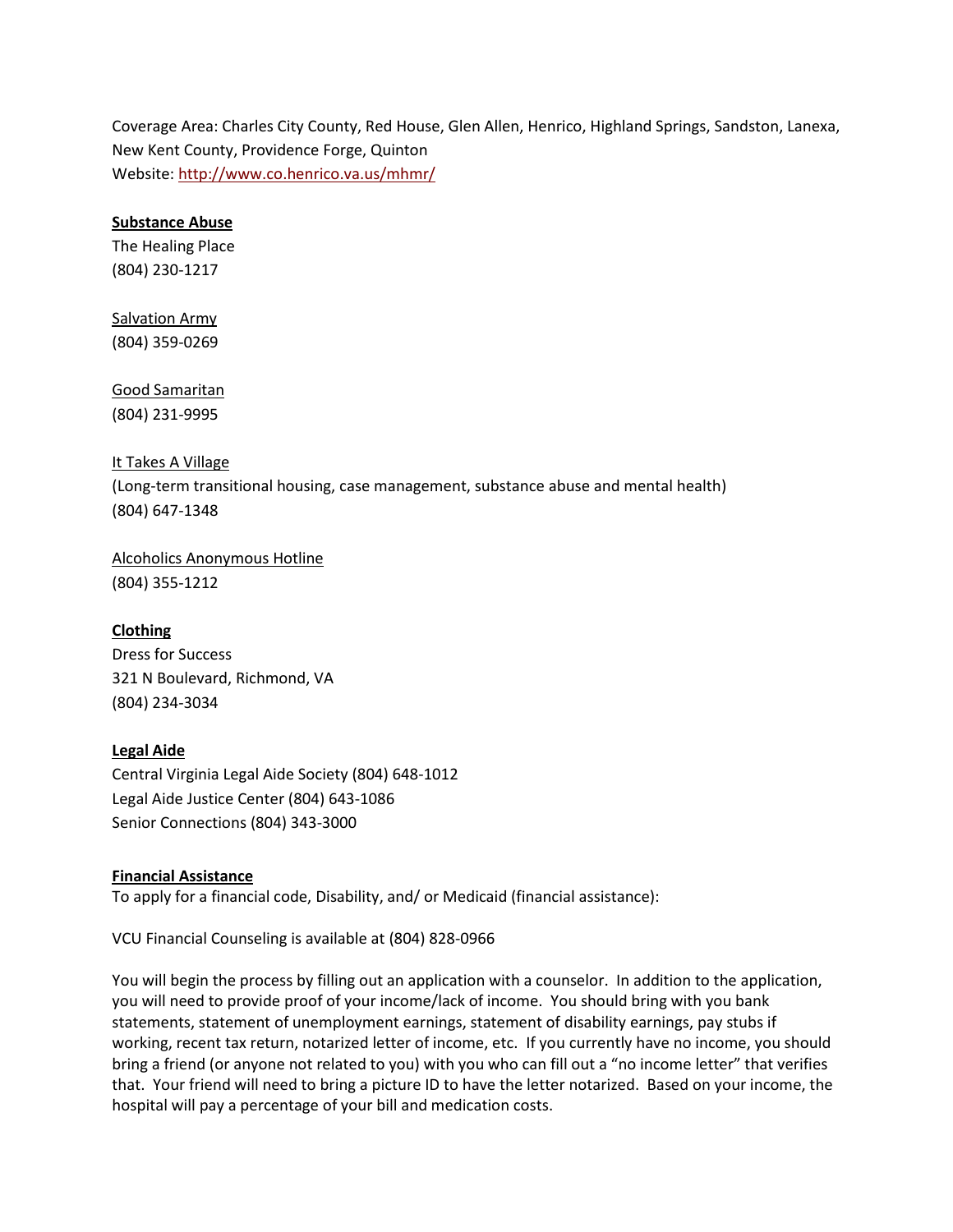#### **To apply for disability:**

Social Security Administration 1834 W Cary St, Richmond, VA 23220 (866) 679-7228

#### **To apply for General Assistance, Emergency Relief, Food Stamps, Medicaid, and State and Local Hospitalization:** Department of Social Services 804-646-7212 900 E. Marshall St.

#### **To apply for Section 8/Public Housing:**

Richmond Redevelopment and Housing Authority (804) 780-4908 918 Chamberlayne Parkway Richmond, VA 23220

| Churchhill Co-Op Baptist Ministry<br>(for Richmond area)                      | 804-780-0053 | Financial assistance, food, clothes closet.                                                                       |
|-------------------------------------------------------------------------------|--------------|-------------------------------------------------------------------------------------------------------------------|
| First Baptist Church Community<br>Ministries and Services (for Central<br>VA) | 804-353-2181 | Provides general financial assistance.                                                                            |
| Grace and Holy Trinity Episcopal<br>Church (for Central VA)                   | 804-359-5565 | Provides emergency financial assistance.                                                                          |
| Richmond Goodwill Industries (for<br>Richmond area)                           | 202-835-3400 | Call to receive a free guide on pharmaceutical<br>assistance programs or check website to<br>search for programs. |

#### **FISH**

(804)257-7730

Provides assistance with utilities including gas, electric, phone, and water

#### **Government Benefits Official Site**

[http://govbenefits.gov](http://govbenefits.gov/) Helps you determine your benefits from the US Government

#### **Johns Foundation**

(804)330-2010 Limited funds to help indigent care patients pay for home care equipment. Emergency financial assistance